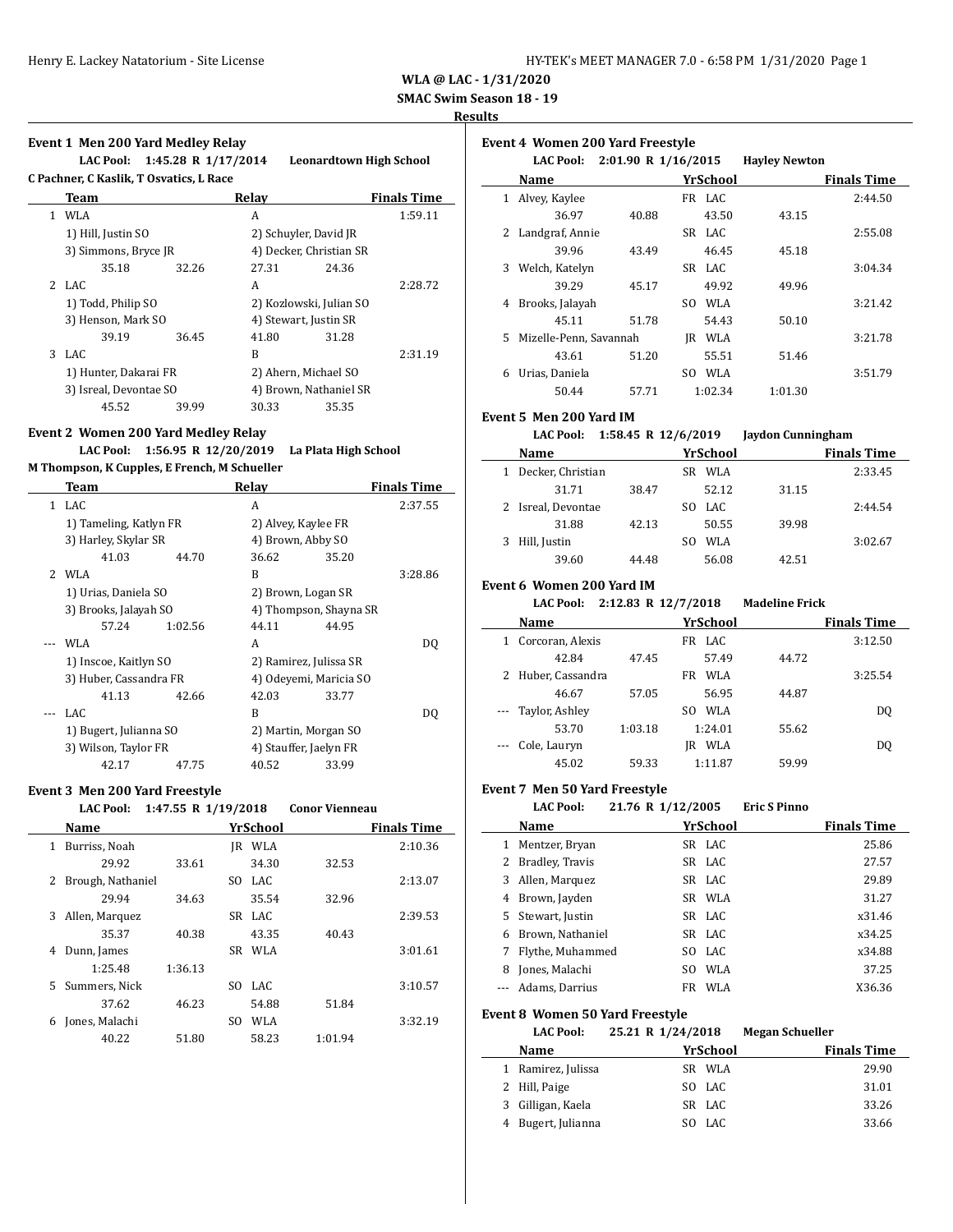## **SMAC Swim Season 18 - 19**

### **Results**

| (Event 8 Women 50 Yard Freestyle) |                      |     |          |                    |  |  |
|-----------------------------------|----------------------|-----|----------|--------------------|--|--|
|                                   | Name                 |     | YrSchool | <b>Finals Time</b> |  |  |
| 5.                                | Odeyemi, Maricia     | SO. | WLA      | 34.96              |  |  |
| 6                                 | Inscoe, Kaitlyn      | SO. | WLA      | 38.76              |  |  |
|                                   | --- Cole, Symone     | FR. | WLA      | X44.22             |  |  |
|                                   | --- Thompson, Shayna |     | SR WLA   | X45.79             |  |  |
|                                   | --- Brown, Logan     | SR. | WLA      | X48.02             |  |  |

### **Event 11 Men 100 Yard Butterfly**

|          | <b>LAC Pool:</b>     | 54.56 R 12/20/2019 |    |                 | <b>Conor Vienneau</b> |                    |
|----------|----------------------|--------------------|----|-----------------|-----------------------|--------------------|
|          | Name                 |                    |    | <b>YrSchool</b> |                       | <b>Finals Time</b> |
| 1        | Simmons, Bryce       |                    | IR | WLA             |                       | 1:08.50            |
|          | 32.14                | 36.36              |    |                 |                       |                    |
|          | 2 Schuyler, David    |                    | IR | WLA             |                       | 1:08.78            |
|          | 33.68                | 35.10              |    |                 |                       |                    |
|          | --- Isreal, Devontae |                    |    | SO LAC          |                       | D <sub>0</sub>     |
|          | 35.47                | 43.73              |    |                 |                       |                    |
| $\cdots$ | Henson, Mark         |                    |    | LAC.            |                       | 42.84              |
|          |                      |                    |    |                 |                       |                    |

#### **Event 12 Women 100 Yard Butterfly**

### **LAC Pool: 1:00.80 R 12/7/2018 Madeline Frick**

|   | Name             |         | YrSchool   | <b>Finals Time</b> |
|---|------------------|---------|------------|--------------------|
| 1 | Harley, Skylar   |         | SR LAC     | 1:26.27            |
|   | 39.40            | 46.87   |            |                    |
|   | 2 Wilson, Taylor |         | FR LAC     | 1:35.63            |
|   | 43.70            | 51.93   |            |                    |
|   | Cole, Lauryn     |         | WLA<br>IR. | 1:48.70            |
|   | 47.87            | 1:00.83 |            |                    |

### **Event 13 Men 100 Yard Freestyle**

| <b>LAC Pool:</b> | 48.67 R 12/18/2019 Conor Vienneau |                    |
|------------------|-----------------------------------|--------------------|
| Name             | <b>YrSchool</b>                   | <b>Finals Time</b> |

|   | маше              |       | пэспоот   | гицанэ гипс |
|---|-------------------|-------|-----------|-------------|
| 1 | Decker, Christian |       | SR WLA    | 58.27       |
|   | 29.51             | 28.76 |           |             |
| 2 | Mentzer, Bryan    |       | SR LAC    | 58.83       |
|   | 28.94             | 29.89 |           |             |
| 3 | Fletcher, Lukas   |       | SR LAC    | 1:04.16     |
|   | 29.46             | 34.70 |           |             |
| 4 | Bradley, Travis   |       | SR LAC    | 1:07.68     |
|   | 32.19             | 35.49 |           |             |
| 5 | Brown, Jayden     |       | SR WLA    | 1:15.64     |
|   | 36.49             | 39.15 |           |             |
| 6 | Adams, Darrius    |       | FR<br>WLA | 1:34.80     |
|   | 41.28             | 53.52 |           |             |

## **Event 14 Women 100 Yard Freestyle**

**LAC Pool: 54.95 R 12/9/2009 Melissa Boughton**

|    | Name             |       | YrSchool    | <b>Finals Time</b> |
|----|------------------|-------|-------------|--------------------|
| 1  | Corcoran, Alexis |       | FR LAC      | 1:13.55            |
|    | 35.27            | 38.28 |             |                    |
| 2  | Odeyemi, Maricia |       | WLA<br>SO.  | 1:17.64            |
|    | 37.18            | 40.46 |             |                    |
| 3  | Landgraf, Annie  |       | SR LAC      | 1:18.05            |
|    | 38.79            | 39.26 |             |                    |
| 4  | Brooks, Jalayah  |       | WI.A<br>SO. | 1:24.50            |
|    | 40.31            | 44.19 |             |                    |
| 5. | Stauffer, Jaelyn |       | FR LAC      | 1:25.22            |
|    | 41.11            | 44.11 |             |                    |

| 6 | Taylor, Ashley                  |                     | SO. | WLA      |                    | 1:33.37            |
|---|---------------------------------|---------------------|-----|----------|--------------------|--------------------|
|   | 43.42                           | 49.95               |     |          |                    |                    |
|   | Event 15 Men 500 Yard Freestyle |                     |     |          |                    |                    |
|   | <b>LAC Pool:</b>                | 4:41.96 R 1/23/2013 |     |          | <b>Ben Lawless</b> |                    |
|   | Name                            |                     |     | YrSchool |                    | <b>Finals Time</b> |
| 1 | Brough, Nathaniel               |                     |     | SO LAC   |                    | 6:20.59            |
|   | 32.67                           | 36.96               |     | 37.16    | 38.72              |                    |
|   | 39.51                           | 40.76               |     | 40.13    | 39.76              |                    |
|   | 38.96                           | 35.96               |     |          |                    |                    |
| 2 | Simmons, Bryce                  |                     | IR  | WLA      |                    | 6:48.65            |
|   | 33.66                           | 38.03               |     | 39.92    | 41.17              |                    |
|   | 42.60                           | 42.70               |     | 44.36    | 43.64              |                    |
|   | 42.87                           | 39.70               |     |          |                    |                    |
| 3 | Ahern, Michael                  |                     | SO. | LAC      |                    | 7:22.51            |
|   | 36.57                           | 39.53               |     | 44.25    | 44.80              |                    |
|   | 46.04                           | 45.92               |     | 46.83    | 47.35              |                    |
|   | 46.40                           | 44.82               |     |          |                    |                    |

### **Event 16 Women 500 Yard Freestyle**

### **LAC Pool: 5:25.79 R 12/6/2019 Nyah Hartwell**

|   | Name             |         |     | YrSchool |         | <b>Finals Time</b> |
|---|------------------|---------|-----|----------|---------|--------------------|
| 1 | Huber, Cassandra |         |     | FR WLA   |         | 7:44.63            |
|   | 41.55            | 47.22   |     | 48.73    | 48.68   |                    |
|   | 46.93            | 47.46   |     | 48.31    | 48.21   |                    |
|   | 46.28            | 41.26   |     |          |         |                    |
| 2 | Welch, Katelyn   |         |     | SR LAC   |         | 8:21.18            |
|   | 40.53            | 46.41   |     | 50.02    | 50.76   |                    |
|   | 51.97            | 51.67   |     | 53.86    | 53.64   |                    |
|   | 52.66            | 49.66   |     |          |         |                    |
| 3 | Berry, Morgan    |         | SO. | LAC      |         | 8:51.13            |
|   | 40.02            | 45.96   |     | 50.29    | 49.75   |                    |
|   | 56.72            | 1:00.68 |     | 57.43    | 59.33   |                    |
|   | 54.79            | 56.16   |     |          |         |                    |
| 4 | Mulrine, Mia     |         | SO. | WLA      |         | 8:51.51            |
|   | 46.25            | 51.16   |     | 53.08    | 54.39   |                    |
|   | 55.10            | 55.54   |     | 55.54    | 56.51   |                    |
|   | 55.29            | 48.65   |     |          |         |                    |
| 5 | Brown, Abby      |         | SO. | LAC      |         | 9:28.81            |
|   | 44.70            | 52.06   |     | 55.75    | 57.53   |                    |
|   | 59.52            | 1:00.89 |     | 1:01.76  | 1:02.96 |                    |
|   | 59.25            | 54.39   |     |          |         |                    |

### **Event 17 Men 200 Yard Freestyle Relay**

**LAC Pool: 1:34.33 R 12/6/2006 Northern High School**

### **G Pavelko, A Lacosse, C Cranford, M Gray**

| Team                  |       | Relay                   |       | <b>Finals Time</b> |
|-----------------------|-------|-------------------------|-------|--------------------|
| WLA                   |       | A                       |       | 1:44.87            |
| 1) Burriss, Noah JR   |       | 2) Schuyler, David JR   |       |                    |
| 3) Simmons, Bryce JR  |       | 4) Decker, Christian SR |       |                    |
| 26.62                 | 26.12 | 26.23                   | 25.90 |                    |
| LAC.                  |       | A                       |       | 1:51.03            |
| 1) Bradley, Travis SR |       | 2) Allen, Marquez SR    |       |                    |
| 3) Fletcher, Lukas SR |       | 4) Mentzer, Bryan SR    |       |                    |
| 28.28                 | 27.56 | 29.02                   | 26.17 |                    |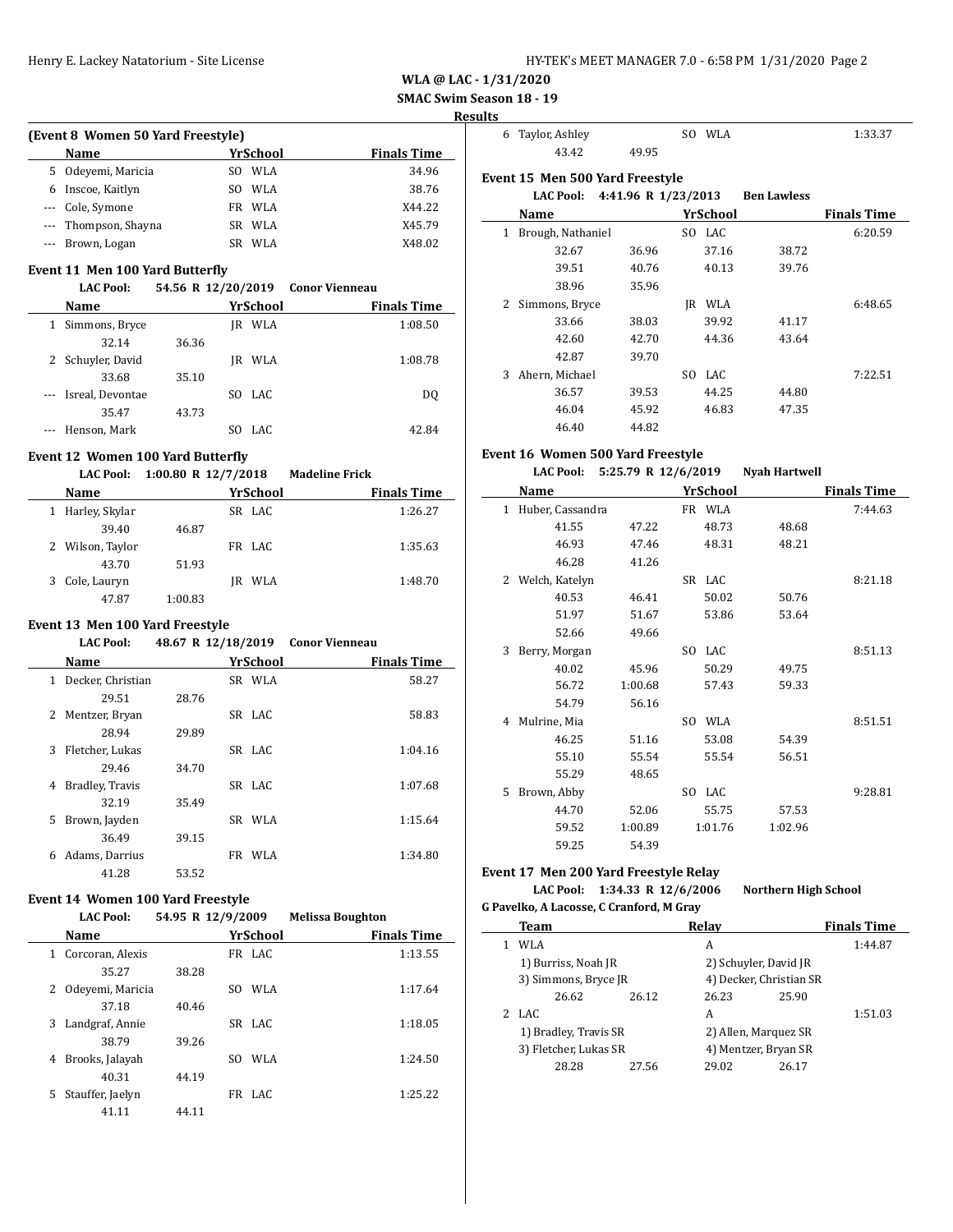**SMAC Swim Season 18 - 19**

#### **Results**

|  |  |  | (Event 17 Men 200 Yard Freestyle Relay) |  |
|--|--|--|-----------------------------------------|--|
|--|--|--|-----------------------------------------|--|

|   | Team                    |       | Relay                  |       | <b>Finals Time</b> |
|---|-------------------------|-------|------------------------|-------|--------------------|
| 3 | LAC.                    |       | B                      |       | 2:07.24            |
|   | 1) Brough, Nathaniel SO |       | 2) Brown, Nathaniel SR |       |                    |
|   | 3) Stewart, Justin SR   |       | 4) Henson, Mark SO     |       |                    |
|   | 28.52                   | 35.71 | 33.02                  | 29.99 |                    |
| 4 | LAC.                    |       | C                      |       | x2:08.22           |
|   | 1) Kozlowski, Julian SO |       | 2) Ebo, Kester JR      |       |                    |
|   | 3) Todd, Philip SO      |       | 4) Summers, Nick SO    |       |                    |
|   | 32.73                   | 28.86 | 34.84                  | 31.79 |                    |
| 5 | WLA                     |       | B                      |       | 2:23.21            |
|   | 1) Jones, Malachi SO    |       | 2) Adams, Darrius FR   |       |                    |
|   | 3) Dunn, James SR       |       | 4) Brown, Jayden SR    |       |                    |
|   | 39.00                   | 38.90 | 32.69                  | 32.62 |                    |

### **Event 18 Women 200 Yard Freestyle Relay**

**LAC Pool: 1:44.87 R 12/13/2017 Leonardtown High School**

**H Newton, E Carrigg, S Hotz, N Ray**

|                | Team                         |       | Relay                  |       | <b>Finals Time</b> |
|----------------|------------------------------|-------|------------------------|-------|--------------------|
| 1              | LAC.                         |       | A                      |       | 2:13.81            |
|                | 1) Corcoran, Alexis FR       |       | 2) Gilligan, Kaela SR  |       |                    |
|                | 3) Welch, Katelyn SR         |       | 4) Hill, Paige SO      |       |                    |
|                | 32.85                        | 32.02 | 39.07                  | 29.87 |                    |
| $\overline{2}$ | WLA                          |       | A                      |       | 2:14.75            |
|                | 1) Inscoe, Kaitlyn SO        |       | 2) Cole, Lauryn JR     |       |                    |
|                | 3) Odeyemi, Maricia SO       |       | 4) Ramirez, Julissa SR |       |                    |
|                | 35.37                        | 35.70 | 34.39                  | 29.29 |                    |
| 3              | LAC.                         |       | B                      |       | 2:17.27            |
|                | 1) Alvey, Kaylee FR          |       | 2) Landgraf, Annie SR  |       |                    |
|                | 3) Harley, Skylar SR         |       | 4) Wilson, Taylor FR   |       |                    |
|                | 32.97                        | 34.84 | 36.13                  | 33.33 |                    |
| 4              | WLA                          |       | B                      |       | 2:30.03            |
|                | 1) Mizelle-Penn, Savannah JR |       | 2) Taylor, Ashley SO   |       |                    |
|                | 3) Mulrine, Mia SO           |       | 4) Huber, Cassandra FR |       |                    |
|                | 37.97                        | 39.21 | 39.41                  | 33.44 |                    |
| 5.             | LAC.                         |       | C                      |       | x2:37.27           |
|                | 1) Stauffer, Jaelyn FR       |       | 2) Brown, Abby SO      |       |                    |
|                | 3) Martin, Morgan SO         |       | 4) Klinger, Charlie SO |       |                    |
|                | 41.09                        | 38.82 | 40.02                  | 37.34 |                    |
|                | WLA                          |       | C                      |       | DO.                |
|                | 1) Longshore, Cashmere JR    |       | 2) Cole, Symone FR     |       |                    |
|                | 3) Brown, Logan SR           |       | 4) Urias, Daniela SO   |       |                    |
|                | 59.46                        | 47.84 | 46.49                  | 42.49 |                    |

#### **Event 19 Men 100 Yard Backstroke**

| <b>LAC Pool:</b> | 54.45 R 1/25/2019<br><b>Ben Voelker</b> |  |
|------------------|-----------------------------------------|--|
| Namo             | Vrfchool                                |  |

|    | Name            |       | YrSchool   | <b>Finals Time</b> |
|----|-----------------|-------|------------|--------------------|
| 1  | Burriss, Noah   |       | IR WLA     | 1:12.46            |
|    | 34.55           | 37.91 |            |                    |
| 2  | Fletcher, Lukas |       | SR LAC     | 1:18.60            |
|    | 37.16           | 41.44 |            |                    |
| 3  | Hill, Justin    |       | WLA<br>SO. | 1:21.89            |
|    | 40.82           | 41.07 |            |                    |
| 4  | Todd, Philip    |       | SO LAC     | 1:29.32            |
|    | 43.87           | 45.45 |            |                    |
| 5. | Hunter, Dakarai |       | FR LAC     | 1:46.57            |
|    | 48.68           | 57.89 |            |                    |

|  |  | Event 20  Women 100 Yard Backstroke |
|--|--|-------------------------------------|
|  |  |                                     |

|   | <b>LAC Pool:</b>   | 1:02.49 R 12/7/2018 |            | <b>Sydney Atkins</b> |                    |
|---|--------------------|---------------------|------------|----------------------|--------------------|
|   | Name               |                     | YrSchool   |                      | <b>Finals Time</b> |
|   | 1 Tameling, Katlyn |                     | FR LAC     |                      | 1:36.02            |
|   | 44.28              | 51.74               |            |                      |                    |
| 2 | Bugert, Julianna   |                     | SO LAC     |                      | 1:38.46            |
|   | 47.11              | 51.35               |            |                      |                    |
| 3 | Inscoe, Kaitlyn    |                     | WLA<br>SO. |                      | 1:39.25            |
|   | 47.85              | 51.40               |            |                      |                    |
| 4 | Mulrine, Mia       |                     | WLA<br>SO. |                      | 1:46.81            |
|   | 51.65              | 55.16               |            |                      |                    |

### **Event 21 Men 100 Yard Breaststroke**

|              | <b>LAC Pool:</b>    | 58.88 R 12/20/2019 |    |          | <b>Kristopher Schueller</b> |  |
|--------------|---------------------|--------------------|----|----------|-----------------------------|--|
|              | Name                |                    |    | YrSchool | <b>Finals Time</b>          |  |
| $\mathbf{1}$ | Schuyler, David     |                    | IR | WLA      | 1:14.19                     |  |
|              | 35.50               | 38.69              |    |          |                             |  |
|              | 2 Kozlowski, Julian |                    |    | SO LAC   | 1:25.43                     |  |
|              | 40.25               | 45.18              |    |          |                             |  |
| 3            | Ahern, Michael      |                    |    | SO LAC   | 1:27.97                     |  |
|              | 42.04               | 45.93              |    |          |                             |  |
| 4            | Dunn, James         |                    |    | SR WLA   | 1:32.00                     |  |
|              | 43.66               | 48.34              |    |          |                             |  |
|              | Sandifer, Josh      |                    |    | FR LAC   | D <sub>0</sub>              |  |
|              | 54.99               | 1:06.72            |    |          |                             |  |

### **Event 22 Women 100 Yard Breaststroke**

#### **LAC Pool: 1:09.49 R 12/7/2018 Olivia Frick**

|    | Name                   |         |    | YrSchool   | <b>Finals Time</b> |
|----|------------------------|---------|----|------------|--------------------|
| 1  | Alvey, Kaylee          |         |    | FR LAC     | 1:39.28            |
|    | 46.91                  | 52.37   |    |            |                    |
| 2  | Martin, Morgan         |         |    | SO LAC     | 1:39.31            |
|    | 49.19                  | 50.12   |    |            |                    |
| 3  | Klinger, Charlie       |         |    | SO LAC     | 1:46.21            |
|    | 50.24                  | 55.97   |    |            |                    |
| 4  | Brown, Logan           |         |    | SR WLA     | 2:23.32            |
|    | 1:08.41                | 1:14.91 |    |            |                    |
| 5. | Longshore, Cashmere    |         | IR | <b>WLA</b> | 3:01.97            |
|    | 1:25.00                | 1:36.97 |    |            |                    |
|    | Mizelle-Penn, Savannah |         | IR | <b>WLA</b> | D <sub>0</sub>     |
|    | 1:04.20                | 1:23.33 |    |            |                    |

## **Event 23 Men 400 Yard Freestyle Relay**

|  | LAC Pool: $3:31.77$ R $12/10/2014$ |  | Leonardtown High School |
|--|------------------------------------|--|-------------------------|
|--|------------------------------------|--|-------------------------|

#### **A Bacon, D Pinno, J Lawrence, C Race**

L,

| <b>Team</b>            |         | Relav             |                         | <b>Finals Time</b> |
|------------------------|---------|-------------------|-------------------------|--------------------|
| LAC.                   |         | А                 |                         | 4:15.20            |
| 1) Mentzer, Bryan SR   |         |                   | 2) Bradley, Travis SR   |                    |
| 3) Isreal, Devontae SO |         |                   | 4) Brough, Nathaniel SO |                    |
| 28.80                  | 1:00.25 | 32.16             | 49.69                   |                    |
| 18.29                  | 46.72   | 1:05.50           | 1:38.54                 |                    |
| WLA                    |         | A                 |                         | 4:49.51            |
| 1) Brown, Jayden SR    |         | 2) Dunn, James SR |                         |                    |
| 3) Hill, Justin SO     |         |                   | 4) Burriss, Noah JR     |                    |
| 37.73                  | 1:20.14 | 1:22.08           | 1:55.04                 |                    |
|                        | 36.07   | 27.77             | 58.26                   |                    |